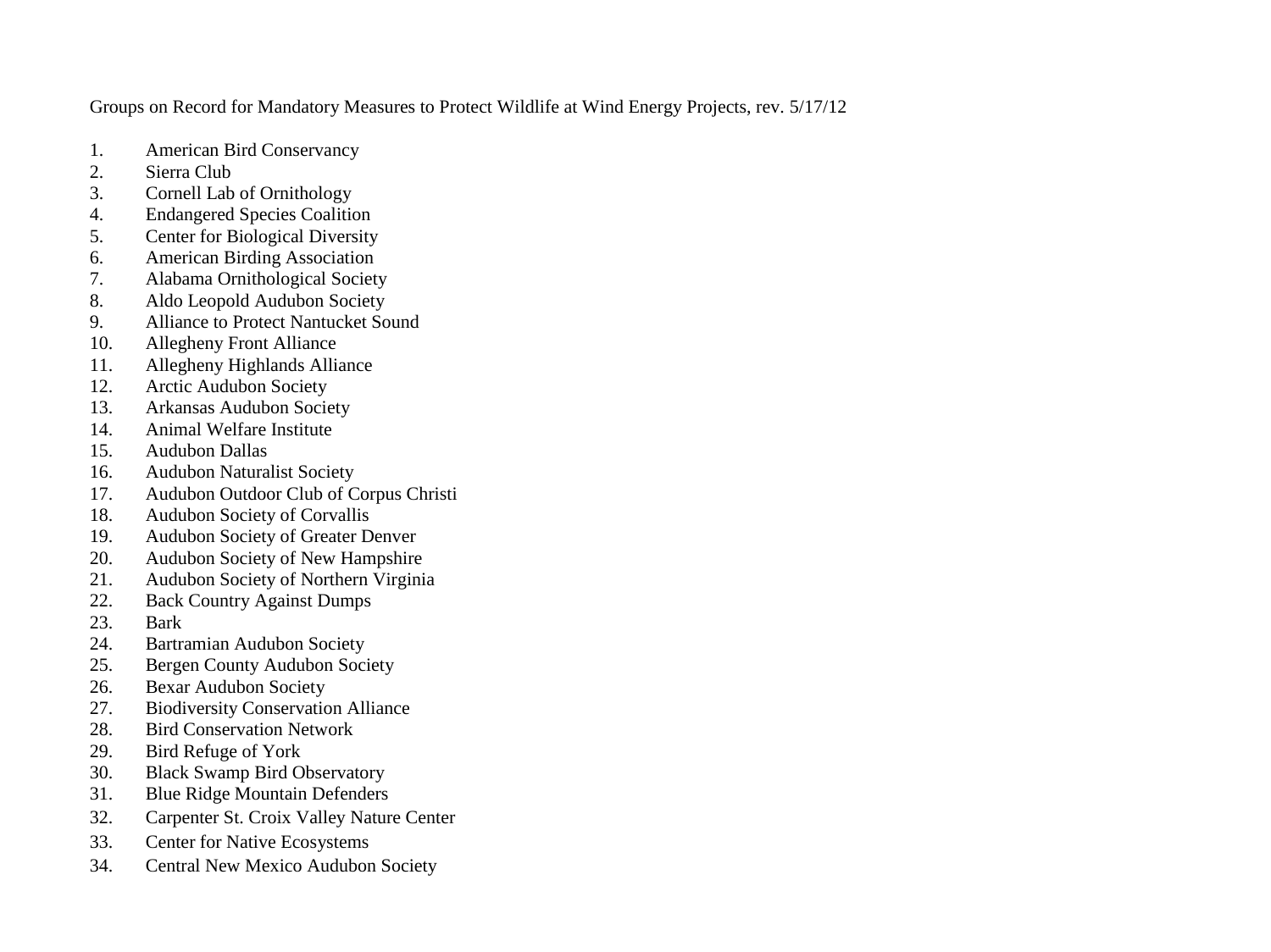- 35. Citizens Committee to Complete the Refuge
- 36. Chautauqua Citizens for Responsible Wind Power
- 37. Chesapeake Audubon Society
- 38. Chesapeake Wildlife Heritage
- 39. Civitas
- 40. Claybrook Mountain Lodge
- 41. Clearwater Audubon Society, Inc.
- 42. Coal Point Trading Company
- 43. Coastal Bend Audubon Society
- 44. Coastal Virginia Wildlife Observatory
- 45. Common Coast Research and Conservation
- 46. Connecticut Audubon Society
- 47. Conservation Biology Institute
- 48. Conservation Council for Hawai'i
- 49. Conservation Congress
- 50. Conservation Federation of Missouri
- 51. Delaware-Otsego Audubon Society
- 52. Delaware Valley Ornithological Club
- 53. Delmarva Ornithological Society
- 54. Desert Cities Bird Club
- 55. Desert Protective Council
- 56. Detroit Audubon Society
- 57. Desert Protection Society
- 58. East Cascades Audubon Society
- 59. East County Community Action Coalition
- 60. Eastern Long Island Audubon Society
- 61. Eastern Sierra Audubon Society
- 62. Elisha Mitchell Audubon Society
- 63. Endangered Habitats League
- 64. Environment for the Americas
- 65. Environmental Protection Information Center
- 66. Flathead Audubon Society
- 67. Foothills Audubon Club
- 68. Forest Issues Group
- 69. Fort Collins Audubon Society
- 70. Freeport Wild Bird Supply
- 71. Friends of Beautiful Pendleton,
- 72. Friends of Blackwater Canyon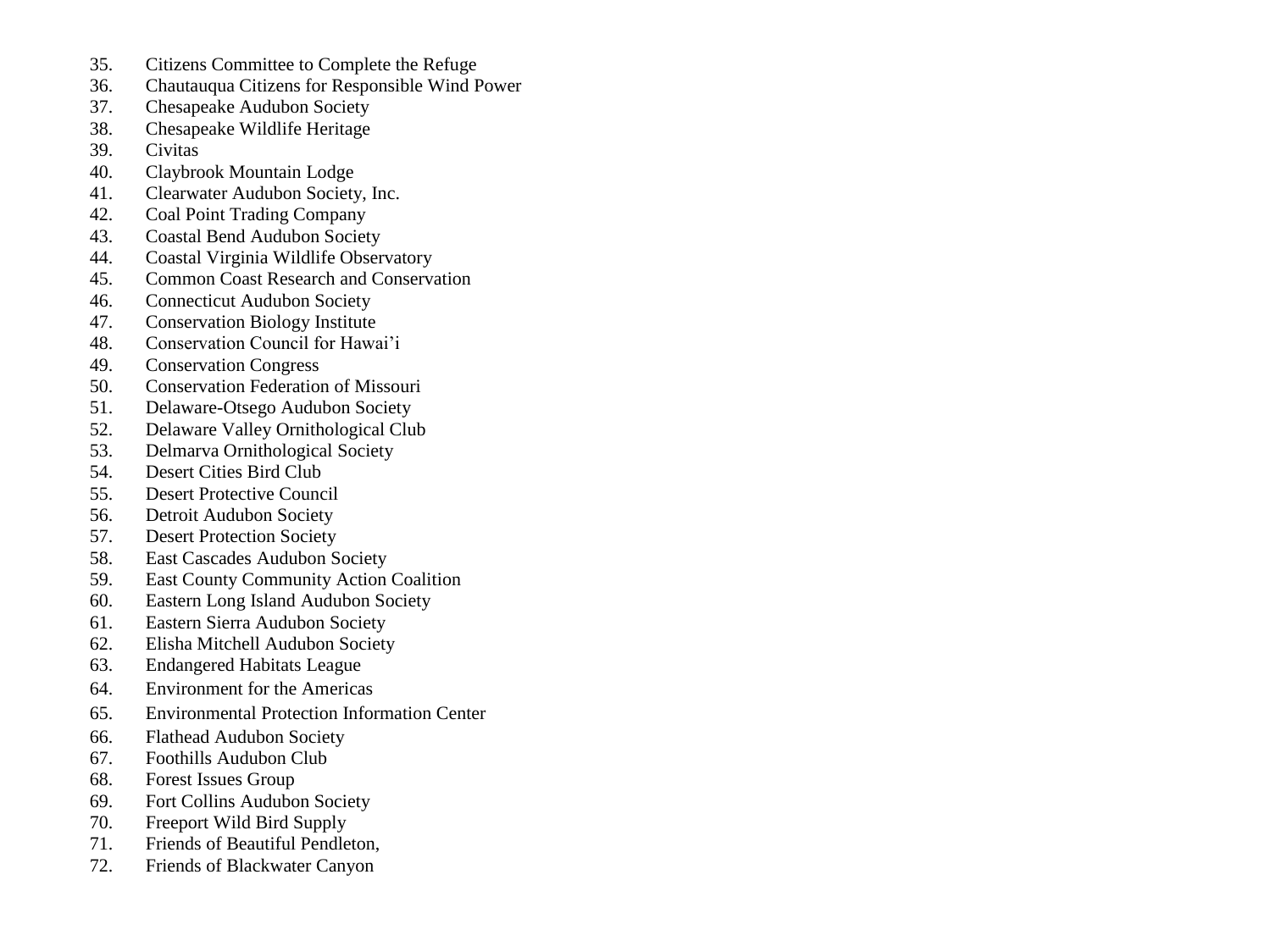- 73. Friends of Dyke Marsh
- 74. Friends of Lāna'i
- 75. Friends of Loxahatchee
- 76. Friends of the Allegheny Front
- 77. Friends of the Boundary Mountains
- 78. Friends of the Columbia Gorge
- 79. Georgia Important Bird Area Program
- 80. Golden Eagle Audubon Society
- 81. Greater Wyoming Valley Audubon Society
- 82. Hawk Migration Association of North America
- 83. Highlanders for Responsible Development
- 84. The Horus Institute for Environmental Conservation and Development
- 85. Houston Audubon
- 86. Hoy Audubon Society, Inc.
- 87. Huntington-Oyster Bay Audubon Society
- 88. Juneau Audubon Society
- 89. Kalmiopsis Audubon Society
- 90. Keepers of the Blue Ridge
- 91. Kern Audubon Society
- 92. Kettle Range Conservation Group
- 93. Kiesha's Preserve
- 94. Klamath Forest Alliance
- 95. Klamath-Siskiyou Wildlands Center
- 96. Lahontan Audubon Society
- 97. Lake Maxinkuckee Environmental Council
- 98. Lane County Audubon Society
- 99. The Lands Council
- 100. Laramie Audubon Society
- 101. Laurel Mountain Preservation Association
- 102. Lehigh Gap Nature Center
- 103. Long Point Waterfowl
- 104. Madison Audubon Society
- 105. Maryland Conservation Council
- 106. Maryland Ornithological Society
- 107. Maui Tomorrow Foundation, Inc.
- 108. Michigan Audubon
- 109. Monmouth County Audubon Society
- 110. Mountain Preservation Association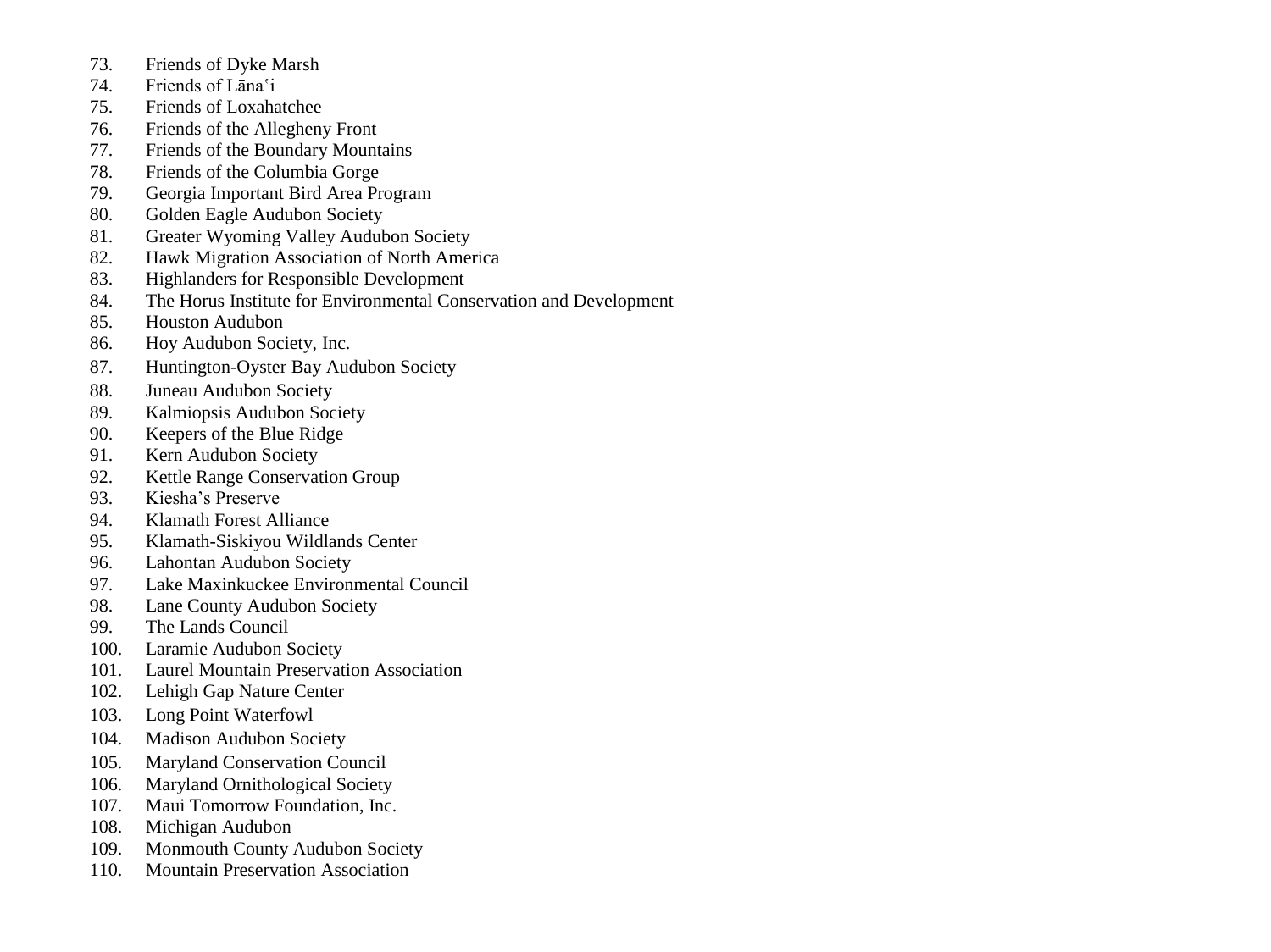- 111. Mountain Ridge Protection Act Alliance, North Carolina
- 112. National Wildlife Rehabilitators Association
- 113. North American Grouse Partnership
- 114. North Dakota Chapter of The Wildlife Society
- 115. Northeast Regional Migration Monitoring Network
- 116. North Fork Audubon Society
- 117. Northwest Arkansas Audubon Society
- 118. Oakland (Michigan) Audubon Society
- 119. Ohio Ornithological Society
- 120. Ohlone Audubon Society
- 121. Olympic Forest Coalition
- 122. Oregon Wild
- 123. Palouse Audubon Society
- 124. Pioneer Alaskan Fisheries, Inc.
- 125. Prescott Audubon Society
- 126. Protect Our Communities Foundation
- 127. Public Employees for Environmental Responsibility
- 128. Ouad City Audubon Society
- 129. Red Rock Audubon Society
- 130. Ripley Hawk Watch
- 131. Roanoke Valley Bird Club
- 132. Rocky Mountain Wild
- 133. Rogue Valley Audubon Society
- 134. Sacramento Audubon Society
- 135. Salem Audubon Society
- 136. Save Western Maryland
- 137. San Diego Audubon Society
- 138. Sangre de Cristo Audubon Society
- 139. Saving Birds Thru Habitat
- 140. Sierra Foothills Audubon Society
- 141. Sky Hunters Raptor Rehabilitation and Education
- 142. Society for the Conservation and Study of Caribbean Birds
- 143. South Bend-Elkhart Audubon Society
- 144. Southeast Volusia Audubon Society
- 145. Southern Adirondack Audubon Society
- 146. South Florida Audubon Society
- 147. Stewards of the Potomac Highlands
- 148. St. Louis Audubon Society